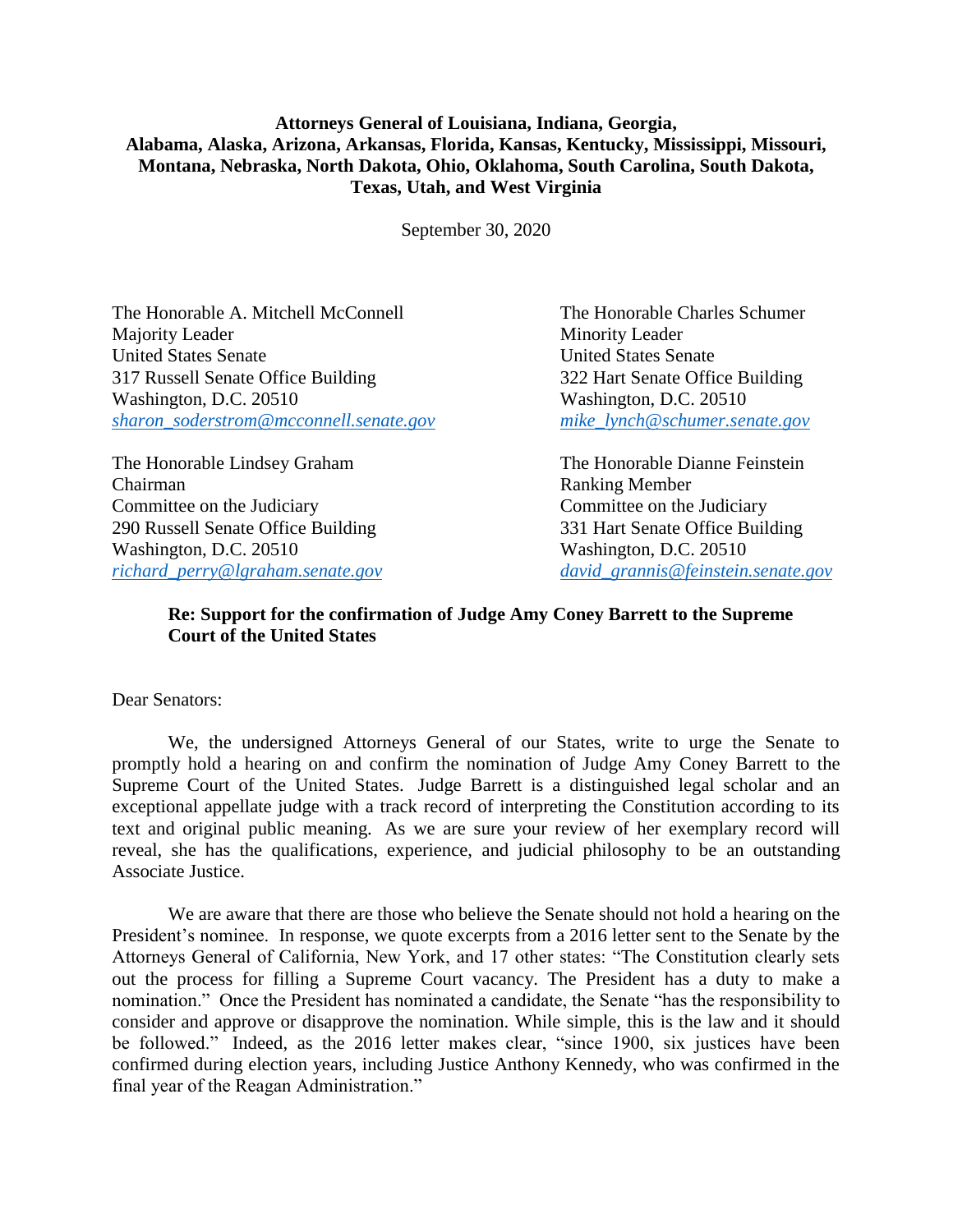Page 2 September 30, 2020

Some have voiced a concern that the senators of the  $116<sup>th</sup>$  Congress will not have enough time to adequately consider Judge Barrett's qualifications. History and precedent show that to be untrue. Justice Ginsburg herself was confirmed 42 days after she was nominated. Justice Sandra Day O'Connor's confirmation took 33 days, while Justice John Paul Stevens was confirmed 19 days after he was nominated. As the New York Times reported in 2016, "on average, a nominee has been confirmed, rejected, or withdrawn within 25 days."

We are confident that the Senate will need little time to conclude that Judge Barrett will make an excellent Associate Justice. To begin with, she is exceptionally well-qualified. She earned a full-tuition scholarship to attend Notre Dame Law School, where she graduated at the top of her class. She clerked for the late Justice Scalia, and after working in private practice, she returned to Notre Dame, serving as a law professor for fifteen years. During that time, she gained a reputation as a leading constitutional law expert and a prolific scholar. Since 2017, she has served with distinction as a judge on the United States Court of Appeals for the Seventh Circuit.

As impressive as her background is Judge Barrett's unwavering commitment to a judicial philosophy that prioritizes restraint, humility, and respect for the rule of law. Speaking during her nomination to the Seventh Circuit, Judge Barrett emphasized that she has "rejected throughout my entire career the proposition that the end justifies the means or that a judge should decide cases based on a desire to reach a certain outcome." In other words, it is not the role of judges to create law or policy, or to "impose [their] own personal convictions upon the law."

As the chief legal officers for our States, we have an obligation to our citizens to ensure that the federal government respects the principles of federalism and separation of powers embodied in the United States Constitution. As guardians of the Constitution, Supreme Court Justices bear a special responsibility to prevent the other branches of the federal government from encroaching on individual liberties and the States' power to provide for the health, education, and welfare of their people. From Judge Barrett's stated views of the law and her opinions from the bench, we are confident that she understands this responsibility and will work to safeguard the constitutional framework our Founding Fathers intended. Indeed, Judge Barrett's judicial opinions display a robust commitment to interpreting the Constitution based on its original meaning.

Though no doubt reflecting her brilliance as a jurist, it perhaps serves most as a testament to her character that she has earned the respect and adoration of students, peers, and even senators of all political persuasions. Her nomination to the Seventh Circuit garnered bipartisan support. All 49 of her fellow Notre Dame law professors supported her ascension to the federal bench, stating that while they had a "wide range of political views," they were "united however in our judgment about Amy." Over 450 of her former students wrote the Senate to support her nomination, emphasizing their "belief that Professor Barrett is supremely qualified."

In short, we, like those who have come to know and admire Judge Barrett, are convinced that Judge Barrett will make an outstanding Associate Justice. We therefore urge you to express public support for her prompt confirmation to the Supreme Court of the United States.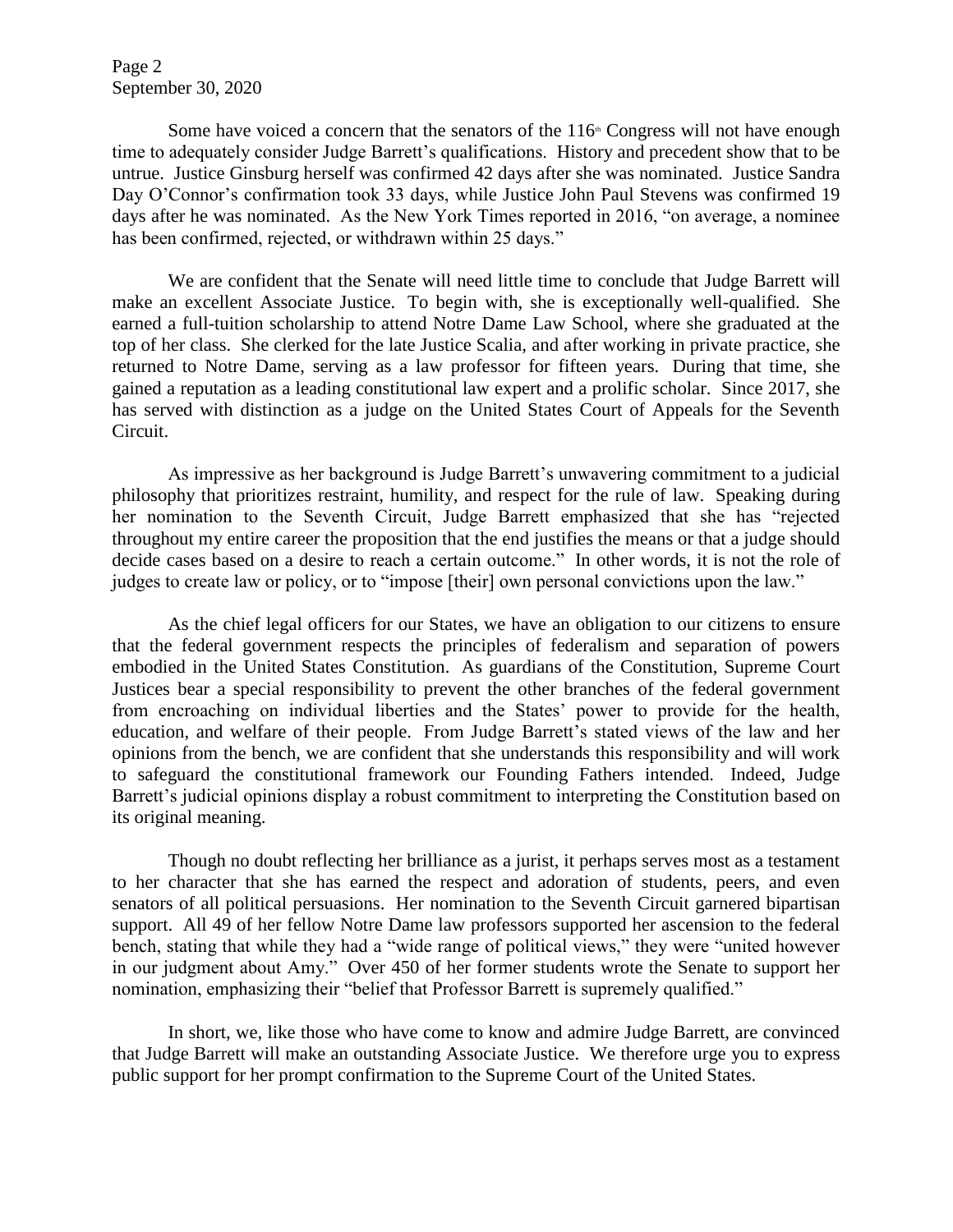Page 3 September 30, 2020

Sincerely,

an

Jeff Landry Louisiana Attorney General

Christopher M. Carr Georgia Attorney General

yle E. Siffin J.

Clyde "Ed" Sniffen, Jr. Alaska Acting Attorney General

De L' Pulledgy

Leslie Rutledge Arkansas Attorney General

Schmitt

Derek Schmidt Kansas Attorney General

aca

Lynn Fitch Mississippi Attorney General

Tim Fox Montana Attorney General

Curtis T. Hill, Jr. Indiana Attorney General

Steve Marshall Alabama Attorney General

 $M$ avk $T<sup>2</sup>$ 

Mark Brnovich Arizona Attorney General

Shly Mordy

Ashley Moody Florida Attorney General

Daniel Cameron Kentucky Attorney General

ic J. Jchnist

Eric S. Schmitt Missouri Attorney General

Ras 1 elaron

Douglas J. Peterson Nebraska Attorney General